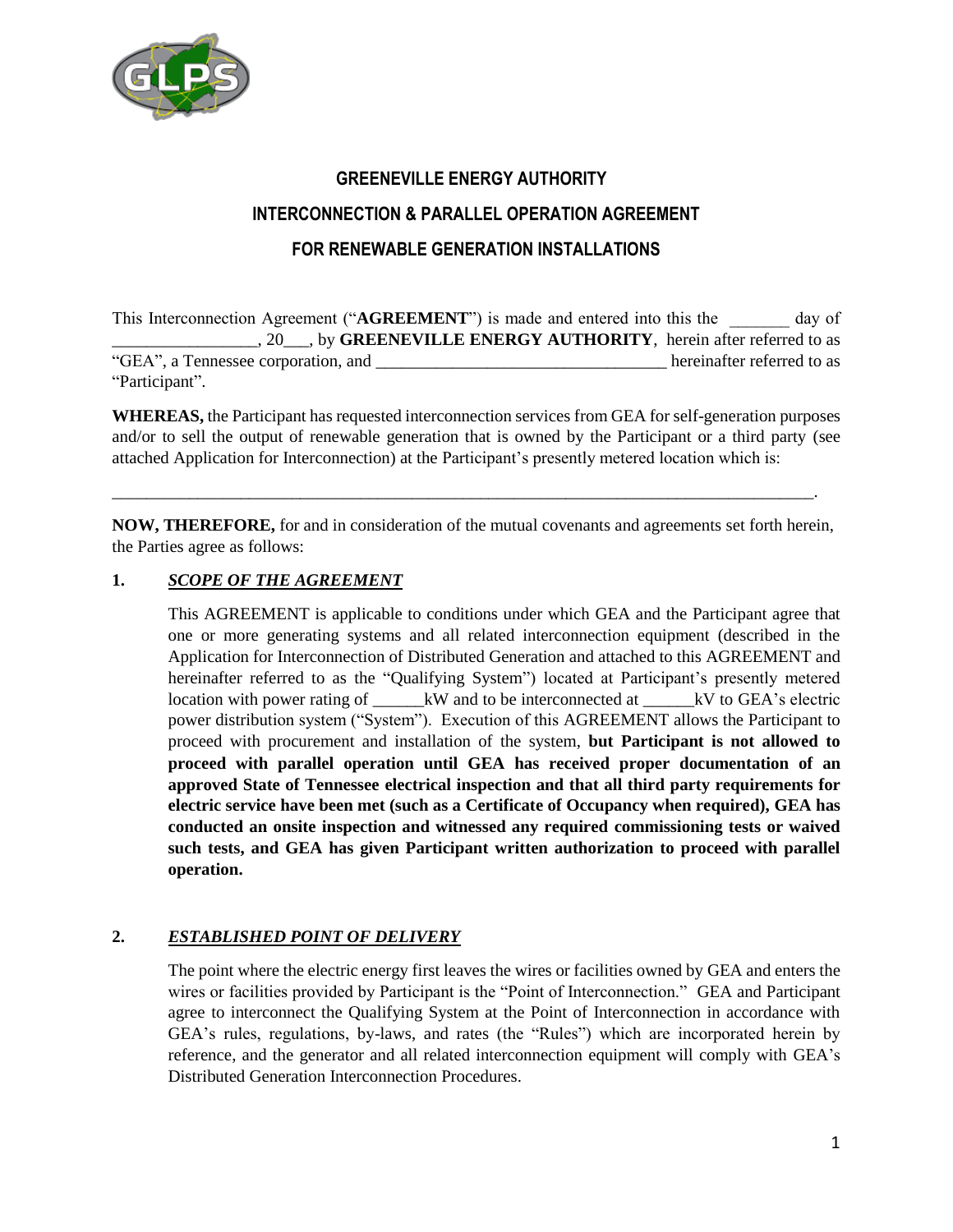

# **3.** *GENERAL RESPONSIBILITIES OF THE PARTIES*

- **3.1** GEA has reviewed the proposed Qualifying System and related equipment as described in the Application for compliance with GEA's Interconnection Procedures and approved the Qualifying System for interconnection based on one of the following conditions:
	- **3.1.1** The Qualifying System has been certified as meeting the applicable codes and standards and has passed the Fast Track Screening Process, for Renewable Generation, or
	- **3.1.2** GEA, in agreement with Participant, has conducted additional engineering evaluations or detailed impact studies and any necessary System upgrades or changes identified by these additional studies have been implemented, and Participant has paid for such changes where necessary.
- **3.2** Participant shall comply with all applicable laws, regulations, zoning codes, building codes, safety rules, and environmental restrictions, including the latest version of the National Electrical Code applicable to the design, installation, operation and maintenance of the Qualifying System as well as all rules, regulations, and standards imposed by GEA and/or the Tennessee Valley Authority ("TVA").
- **3.3** The Participant shall provide GEA official certification that reflect all appropriate code official have inspected and certified that the installation was permitted, has met all the requirements of Section 3.2, and has been approved.
- **3.4** After installation, the Participant shall notify GEA and return the Certificate of Completion to GEA. Prior to parallel operation, GEA may inspect the Qualifying System for compliance with standards which include a witness test**. GEA must provide written authorization before Participant can begin parallel operation.**
- **3.5** Participant shall conduct operations of its Qualifying System in compliance with all aspects of the Rules and in accordance with industry standard prudent engineering practice, and must comply with the latest version of IEEE 519.
- **3.6** The Participant shall be responsible for protecting its renewable generation equipment, inverters, protective devices, and other system components from damage from the normal and abnormal conditions and operations that occur on the System in delivering and/or restoring power; and shall be responsible for ensuring that the Qualifying System is inspected, maintained, and tested on an ongoing basis in accordance with the manufacturer's instructions to ensure that it is operating correctly and safely. GEA will have the right to requests and receive copies of the test results.
- **3.7** Participant must utilize a contractor that has the North American Board of Certified Energy Practitioners (NABCEP) Certification Level for solar PV and wind system.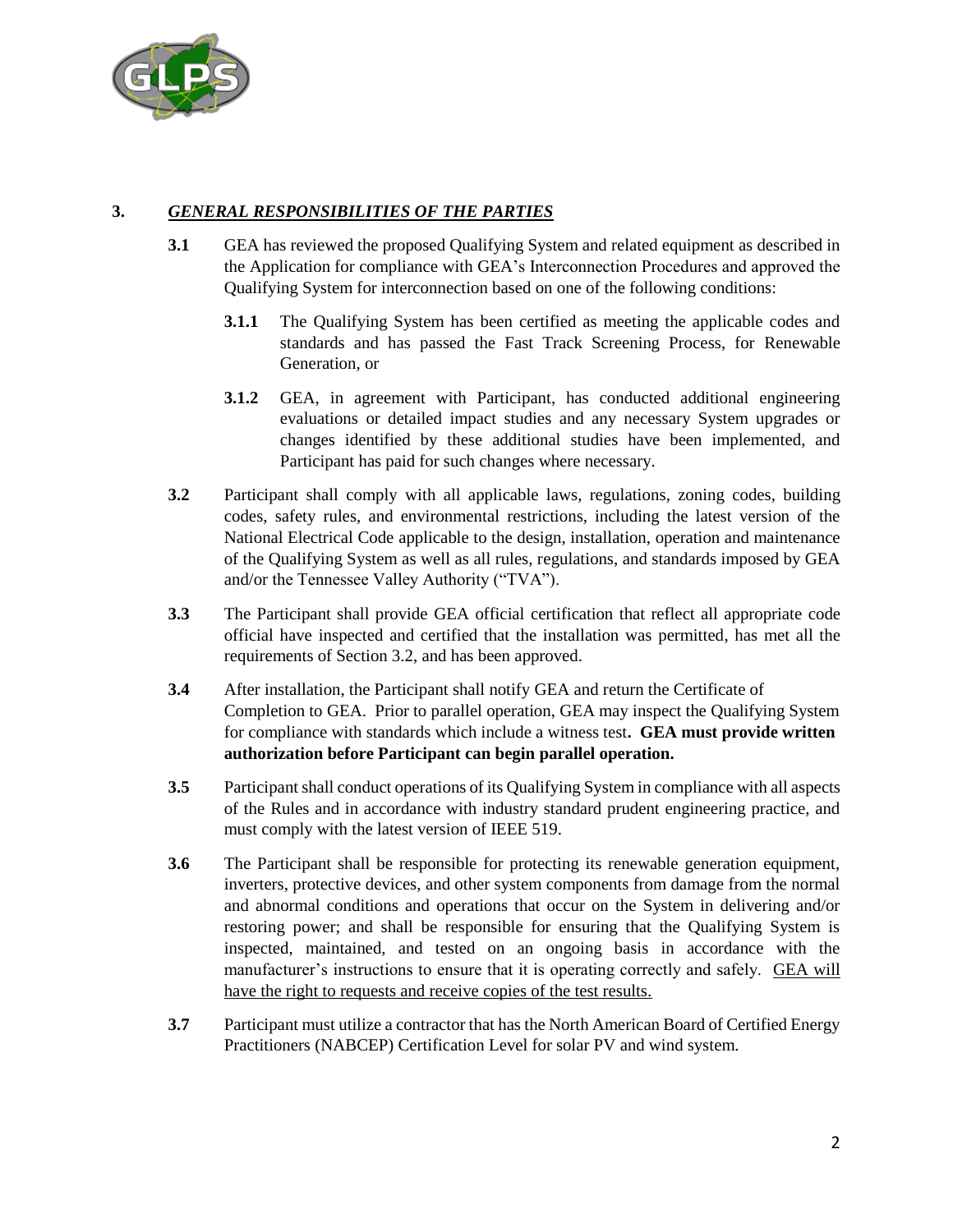

**3.8** Participant must utilize either a supply side generation delivery setup (TVA Option-1) or load side generation delivery setup (TVA Option-2) and provide to GEA a basic diagram of this setup.

## **4.** *INSPECTION AND ON-GOING COMPLIANCE*

GEA will provide Participant with as much notice as reasonably practicable; either in writing, email, facsimile, or by phone as to when GEA may conduct inspection and/or document review. Upon reasonable notice, or at any time without notice in the event of an emergency or hazardous condition, GEA shall have the access to the Participant's premises for the purpose of accessing the manual disconnect switch, performing an inspection or disconnection, or, if necessary to meet GEA's legal obligation to provide service to its customers. If the Qualifying System is part of a TVA program, TVA may inspect any Qualifying System in addition to GEA inspection.

## **5.** *MANUAL DISCONNECT SWITCH*

Participant must install a manual, lockable, visible load break disconnect switch between the Qualifying System and GEA's system marked **"Participant Generation Disconnect".** This disconnect shall be mounted separate from, but adjacent to, GEA's meter socket. The participant shall ensure that such manual disconnect switch shall remain readily accessible to GEA and be capable of being locked in the open position with a single GEA utility padlock. A permanent, weatherproof single line diagram of the facility must be located adjacent to the disconnect switch. Names and current telephone numbers of at least two persons authorized to provide access to the facility that have authority to make decisions regarding the interconnection and operation of the Qualifying System will be included.

## **6.** *DISCONNECTION / RECONNECTION*

- **6.1** GEA may open the manual disconnect switch or disconnect the Participant's meter, pursuant to the conditions set forth in Section 6.2 below, isolating the Qualifying System, without prior notice to the Participant. To the extent practicable, however, prior notice shall be given. If prior notice is not given, GEA shall at the time of disconnection leave a door hanger notifying the Participant that its Participant-owned renewable generation has been disconnected, including an explanation of the condition necessitating such action. As soon as practicable after the condition(s) necessitating disconnection has been remedied, GEA will unlock the disconnect switch so Participant may reenergize the Qualifying System.
- **6.2** GEA has the right to disconnect the Participant-owned renewable generation at any time. Some examples that may require disconnect are:
	- **6.2.1** Emergencies or maintenance requirements on GEA's system;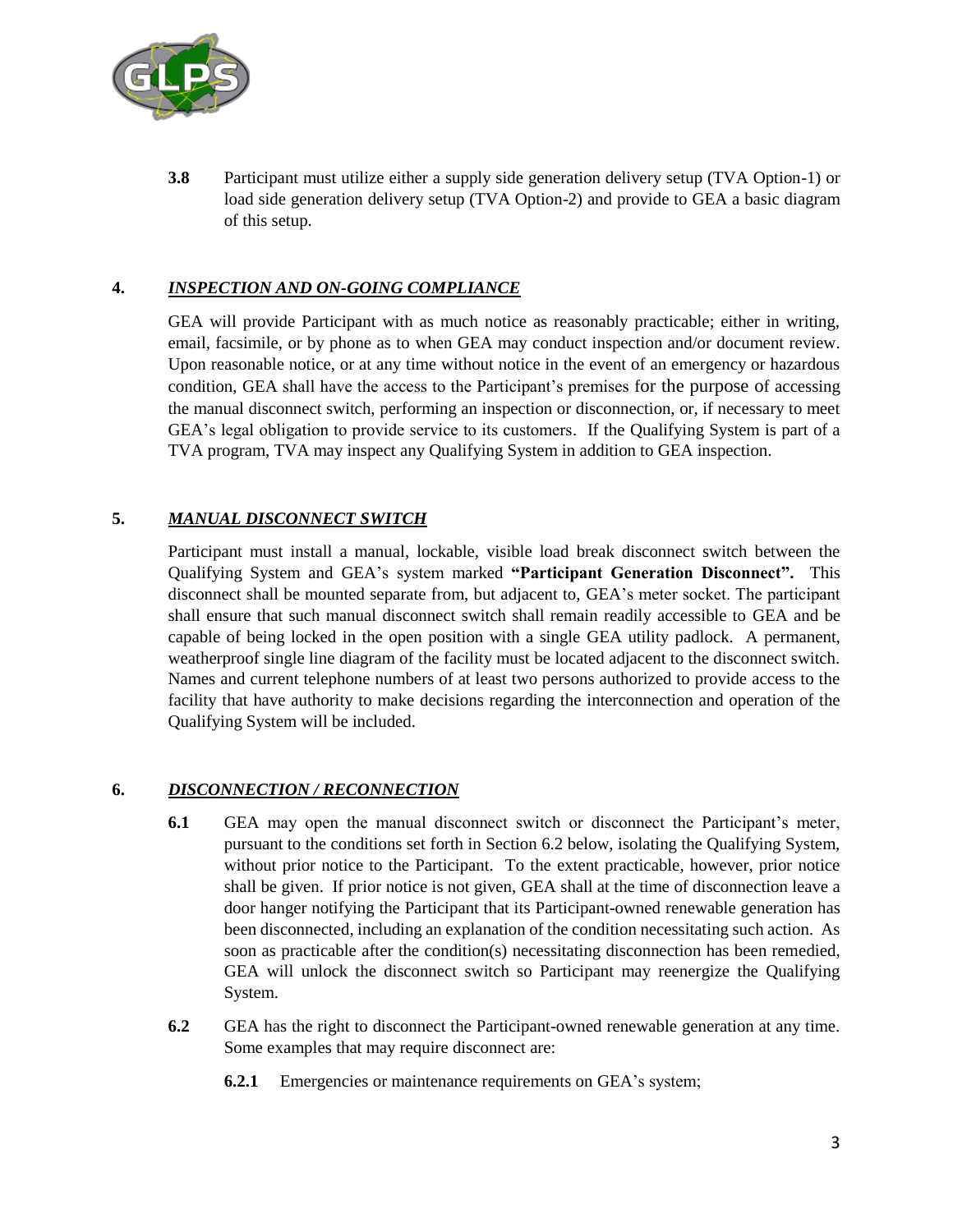

- **6.2.2** Hazardous conditions existing on GEA's system due to the operation of the Participant's generating or protective equipment as determined by GEA; and
- **6.2.3** Adverse electrical effects, such as power quality problems, on the electrical equipment of GEA's other electric customers caused by the Participant-owned renewable generation as determined by GEA.

# **7.** *MODIFICATIONS/ADDITIONS TO PARTICIPANT-OWNED RENEWABLE GENERATION*

If the Qualifying System is subsequently modified in order to increase or decrease its gross power rating or any components are changed, the Participant must provide GEA with written notification that fully describes the proposed modifications at least sixty (60) calendar days prior to making the modifications. GEA has the right to accept or deny the request of the proposed modifications. If request is accepted by GEA, the Participant must follow the Interconnection Procedures and adhere to the Interconnection Policy.

## **8.** *INDEMNITY*

Participant agrees to release, indemnify, and save harmless GEA, TVA, the United States of America, and their respective agents, contractors, and employees from all liability, claims, demands, causes of action, costs, or losses for personal injuries, property damage, or loss of life or property, including costs of defense and attorney fees, sustained by Participant, Participant's agents and family, or third parties arising out of or in any way connected with the installation, testing, operation, maintenance, repair, replacement, removal defect, or failure of Participant's Qualifying System. The obligations of the Section 8 shall survive termination of this AGREEMENT. Nothing in this AGREEMENT shall serve to limit the participant's obligations under this Section 8, Indemnity.

## **9.** *ASSIGNMENT*

- **9.1** The AGREEMENT shall not be assignable by either party without sixty (60) calendar days' notice to the other Party and written consent of the other Party, which consent shall not be unreasonably withheld or delayed.
- **9.2** An assignee to this AGREEMENT shall be required to assume, in writing, the Participant's rights, responsibilities, and obligations under this AGREEMENT.

#### **10.** *INSURANCE*

**10.1** GEA requires the following levels of Liability Insurance for Personal Injury and Property Damage during the entire term of this AGREEMENT. Prior to interconnection of the system the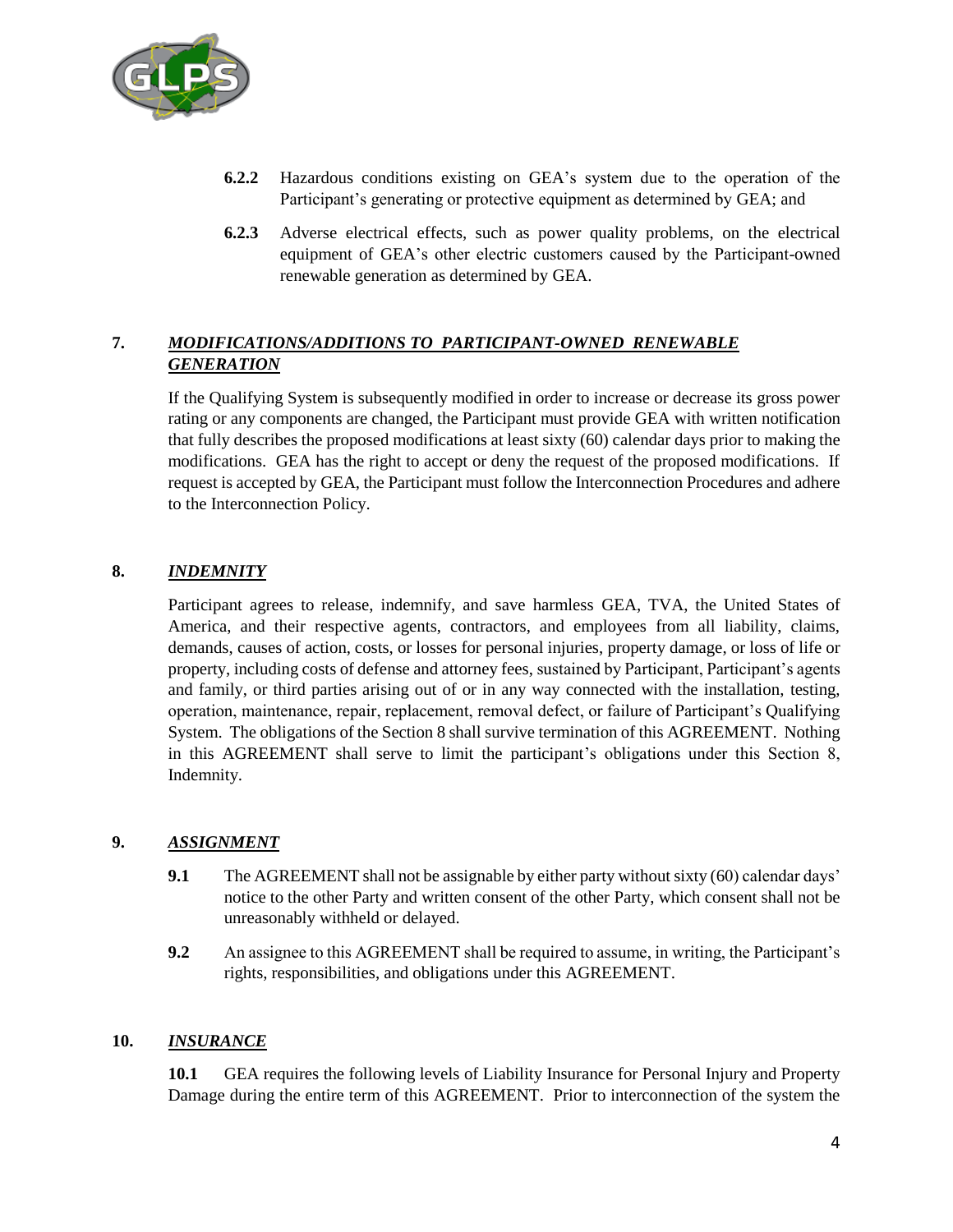

Participant shall furnish a properly executed certificate of insurance to Greeneville Energy Authority, clearly evidencing the required coverage. This certificate shall provide that the insurance coverage shall not be cancelled or modified unless GEA receives at least (30) days prior written notice. Further, Participant shall replace such certificates for policies expiring during the period the Qualifying System is interconnected with GEA's system. If such insurance is not in effect, GEA has the right to refuse to establish or continue interconnection of the Participant's Qualifying System.

- **10.2** GEA should be listed as an additional insured on Participant's insurance policy.
- **10.3** Generation up to 15kW Participant maintains an amount of not less than **\$300,000**.
- **10.4** Generation greater than 15kW but equal to or less than 50kW Participant maintains an amount of not less than **\$1,000,000**.
- **10.5** Generation over 50kW **Additional Insurance Requirements Apply - as reflected on the attached exhibit.**

## **11.** *EFFECTIVE TERM AND TERMINATION RIGHTS*

This AGREEMENT becomes effective when executed by both Parties and shall continue in effect as long as the Qualifying System is connected and, if applicable, a Participation Agreement remains in effect. This AGREEMENT will be terminated immediately upon any violation of the National Electric Code or other published safety standards. GEA reserves the right to terminate the AGREEMENT if the Participant is non-compliant.

# **12.** *ENTIRE "AGREEMENT" AND PRIOR AGREEMENTS SUPERSEDED*

This AGREEMENT, including the Rules, any Participation Agreement executed by GEA and Participant, and all attached Exhibits, are expressly made a part hereof for all purposes, constitutes the entire agreement and understanding between the Parties with regard to the interconnection of the Qualifying System of the Parties at the Point of Interconnection expressly provided for in this AGREEMENT. The Parties are not bound by or liable for any statement, representation, promise, inducement, understanding, or undertaking of any kind or nature (whether written or oral) with regard to the subject matter hereof not set forth or provided for herein, in the Participant's Application for Interconnection of Distributed Generation, past or present TVA Approved Program Agreements and/or Participation Agreements, or other written information provided by the Participant in compliance with the Rules.

#### **13.** *INTERCONNECTION COST*

**13.1** The non-refundable and non-transferable **Interconnection Application Fee** to GEA covers only the application process for interconnection of each Qualifying System. Participant must pay the fee in advance when making application. Additional fees are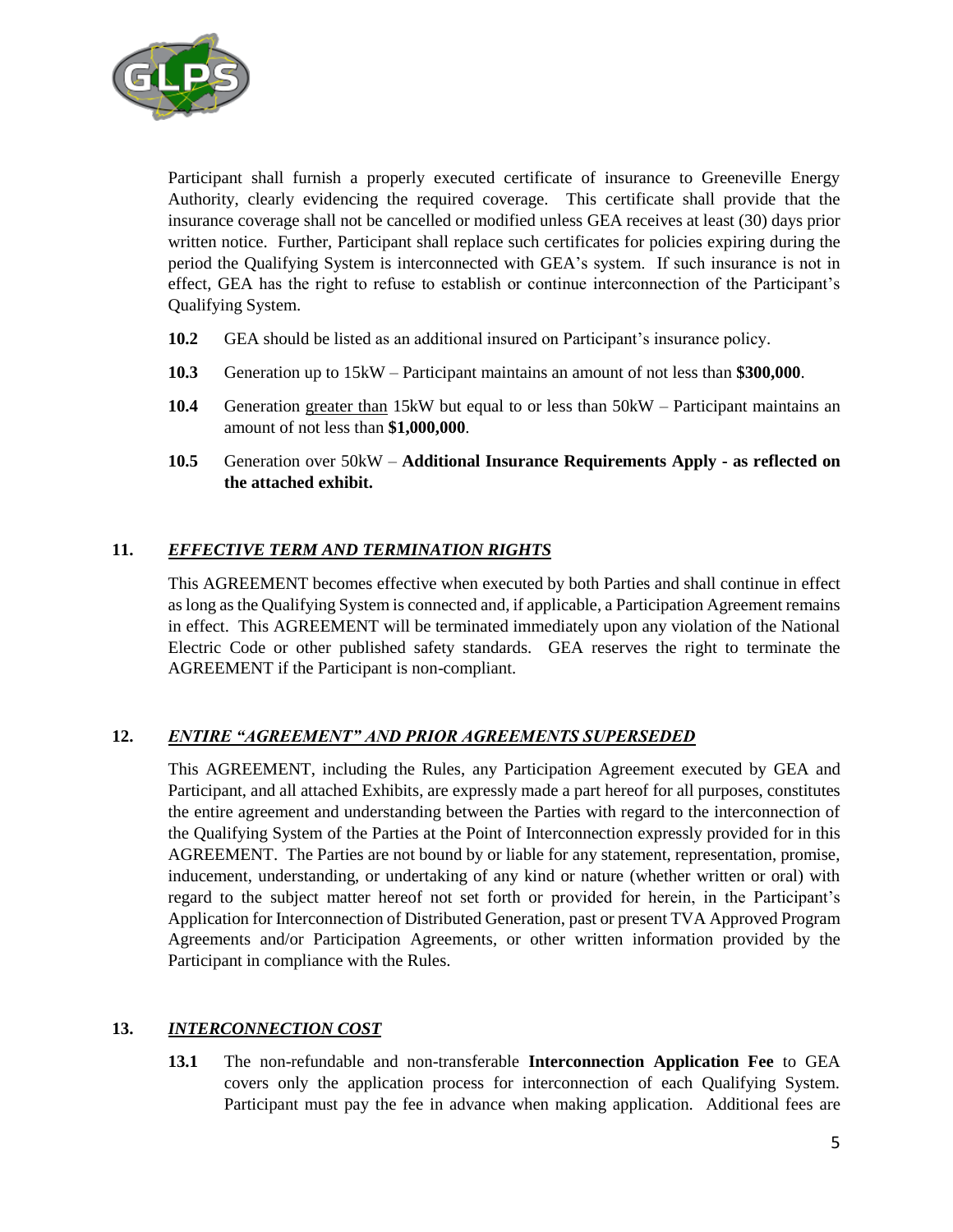

payable to GEA in advance of expansion and/or transfer of the Qualifying System. If Participant has a solar PV and wind system at the same location, these are viewed as two separate Qualifying Systems.

- **13.2** Qualifying Systems equal to or less than 15kW **\$500**.
- **13.3** Qualifying Systems of 16kW 50kW **\$1000**.
- **13.4** Qualifying Systems greater than 50kW **In the amount set forth on the attached exhibit**.
- **13.5** Existing Qualifying System upgrade expansion **\$150**.
- **13.6** Existing Qualifying System transfer of property **\$150**.

#### **14.** *SURPLUS GENERATION*

- **14.**1 Generation in excess of the Participant's instantaneous usage that flows beyond the customer's point of interconnection with GEA and into the distribution system shall be referred to herein as Surplus Generation. **Surplus Generation is not eligible for purchase by GEA**.
- **14.2** Participant's Surplus Generation incident to Participant's participation in a TVA program shall be subject to the applicable Participation Agreement.
- **14.3** Participant's compliant Surplus Generation unrelated to Participant's participation in a TVA program shall become the property of GEA in consideration for the interconnection rights set forth in this AGREEMENT; Participant's noncompliant Surplus Generation shall remain the property and responsibility of Participant notwithstanding the transmission, use, metering, or sale of such noncompliant Surplus Generation by GEA. The use and/or proceeds from the sale of such noncompliant Surplus Generation by GEA shall be deemed liquidated damages to GEA for GEA's damages that cannot be otherwise practically ascertained or quantified.

## **15.** *MISCELLANEOUS*

This AGREEMENT may be amended only by a written instrument executed by both Parties.

## **16.** *NOTICES*

Notices given under this AGREEMENT are deemed to have been duly delivered if hand delivered or sent by United States certified mail, return receipt requested, postage prepaid, to:

#### **(a) If to GEA:**

#### **Greeneville Energy Authority**